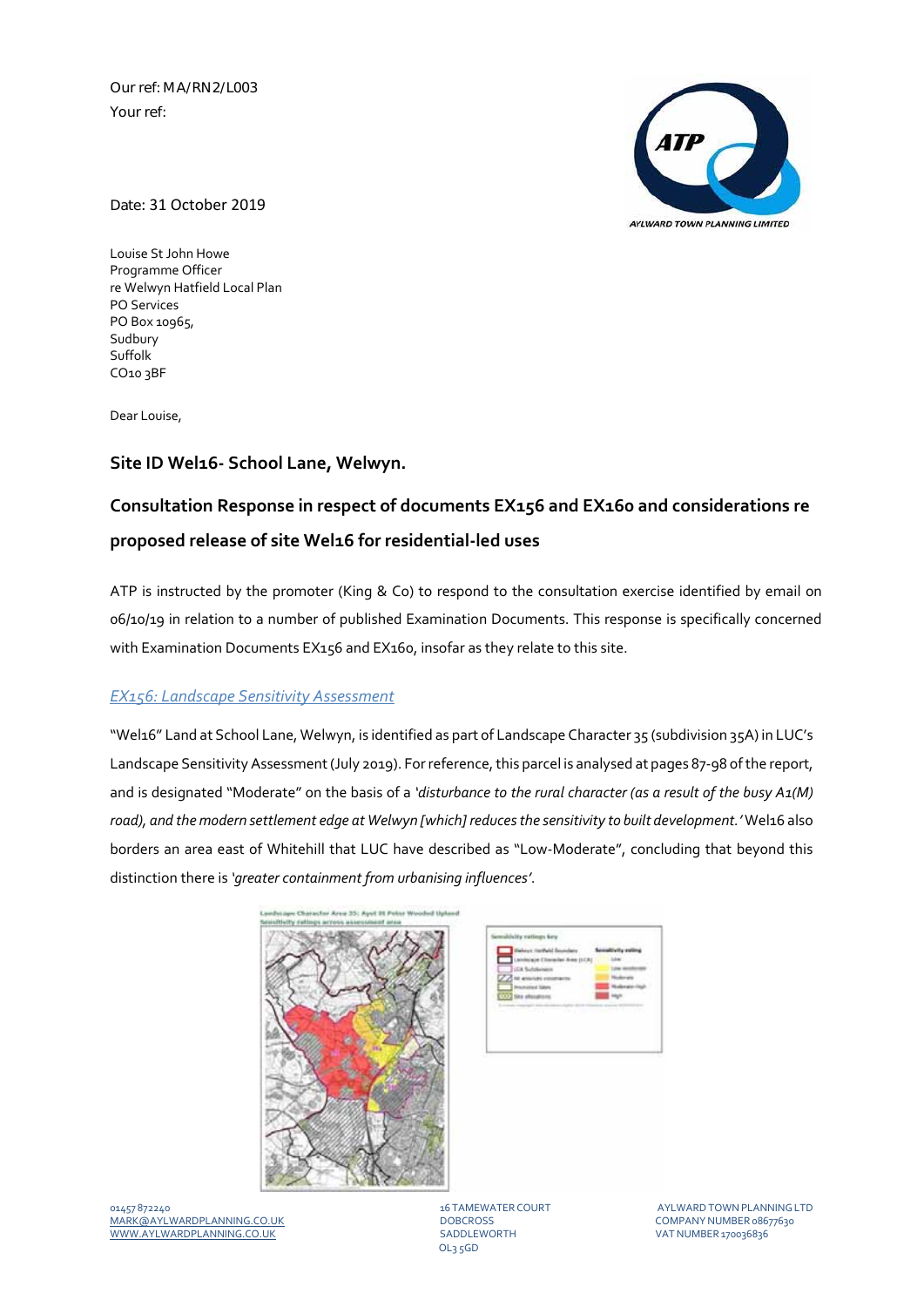With respect to the report's general conclusions, we agree that the areas to the south and south-east of Welwyn are broadly more exposed to urbanising influences than the west. The artificial division between landscape characters to the east and west of Whitehill is perhaps tenuous, and arguably many of the defining features of "Low"landform and settlement setting are exhibited in Wel16.

LUC do recognise that the village core lies within a relatively flat topographical "bowl", and attributes more pronounced (and therefore sensitive) landform to the north of 35A where valley slopes to the River Mimram have been formed. As a corollary of this conclusion we would add that this particular sub-division of area 35A overlooks prominent physical features of Welwyn's character that are threatened by proposed development, such as Welwyn Cemetery. By contrast, Wel16 is directly adjacent to the existing development grain and sits alongside the Queen Victoria Memorial Hospital and houses fronting School Lane; to the west of Welwyn Tennis Club, St.Mary's School Playing Fields, in an overall closer proximity to village amenities as an exception to the assessment that 'the majority of the area [35] is undeveloped with only small clusters of cottages, country houses *and farmhouses'.* 

The promoter **accepts** the designation of "Moderate" but concludes that they represent a cautious and worst‐ case analysis.





*Views across the site towardsthe north and north east*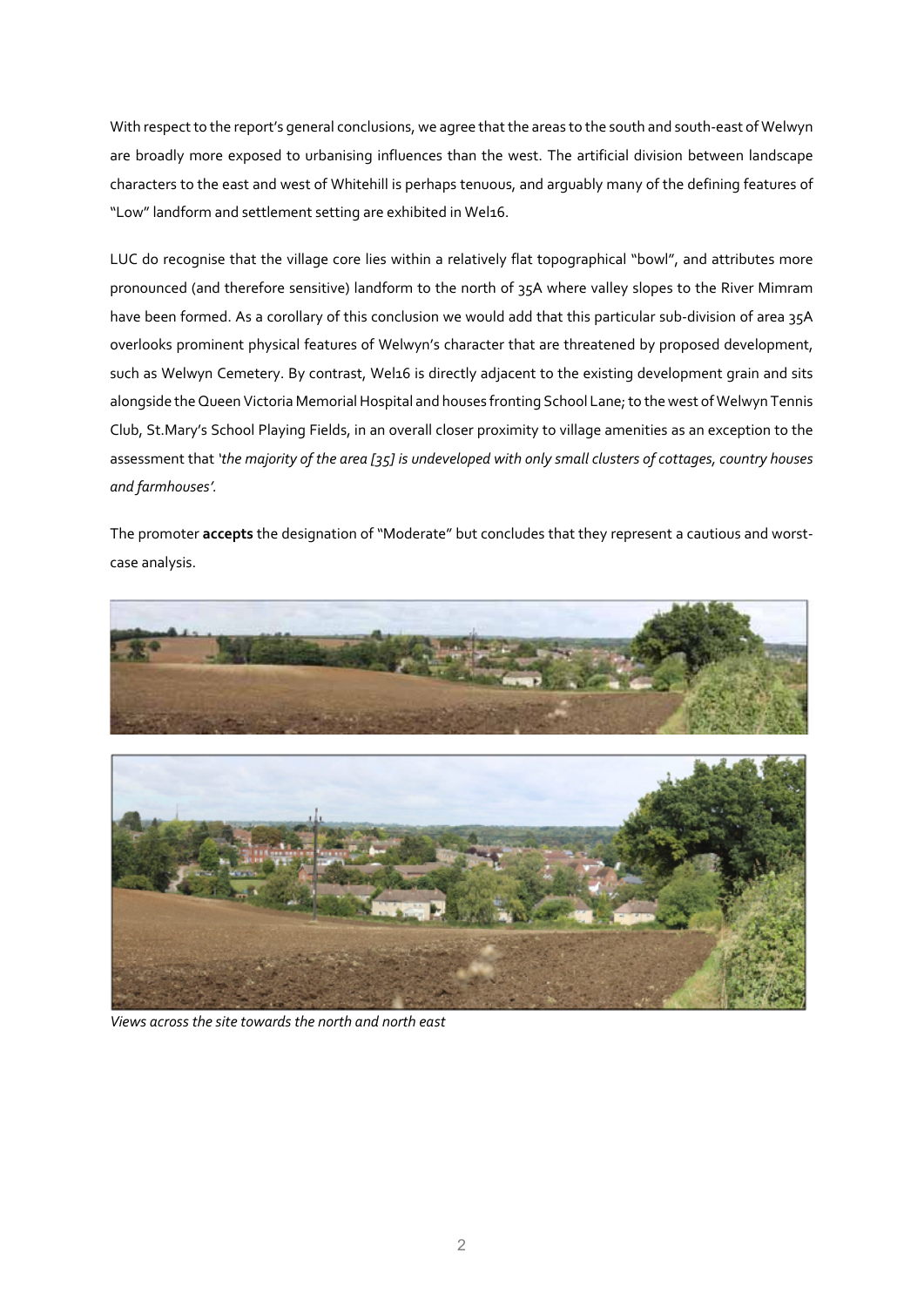### *EX160: Green Gap Assessment*

In order to safeguard the sense of separation provided between settlement clusters, LUC recommends 'gap policy areas' to the north (page 19), south‐east (page 24), north and north‐west (page 50) of Welwyn village.



As per Section 4, 'Conclusions and Recommendations', LUC recognises that the gap between Welwyn and Oaklands is *'vulnerable to further pressure'*, and similarly identifies a policy area to *'protect settlement pattern and identity, and to prevent coalescence of Welwyn/Oaklands with Codicote'*. It is noted that Wel16 is geographically detached from neighbouring settlements and its allocation presents no detriment to the infrastructure, environment and characteristics of Codicote, Welwyn Garden City or Oaklands. The only area which is "free" from that constraint is the southern zone, of which Wel16 is constituent.

The promoter **agrees** with the overall conclusion that the site should not form part of any Green Gap Policy Area.

#### **Conclusion**

With reference to LUC's Green Gap Assessment (August 2019) it is clear that WEL16 does *not* form part of any recommended Green Gap Policy Area. The promoter acknowledges that EX156 and EX160 present no case against the allocation of Wel16. Insofar as we raise ancillary concerns regarding the landscape sensitivity 'rating' ascribed to the southernmost portion of area 35A, we agree that the site is part of the centre of the village and weaves neatly into the historical core of the village as demonstrated in previous representations. Indeed, with respect to 'landscape pattern' and 'natural character' criteria utilised by LUC, we might add that the agricultural quality of Wel16 is poor and should be accounted for. In addition the site's sustainability credentials are particularly strong, given that the site benefits from a pathway along School Lane that the promoter is seeking to further improve through infrastructural upgrades approved by Alan Storey of Hertfordshire County Council.